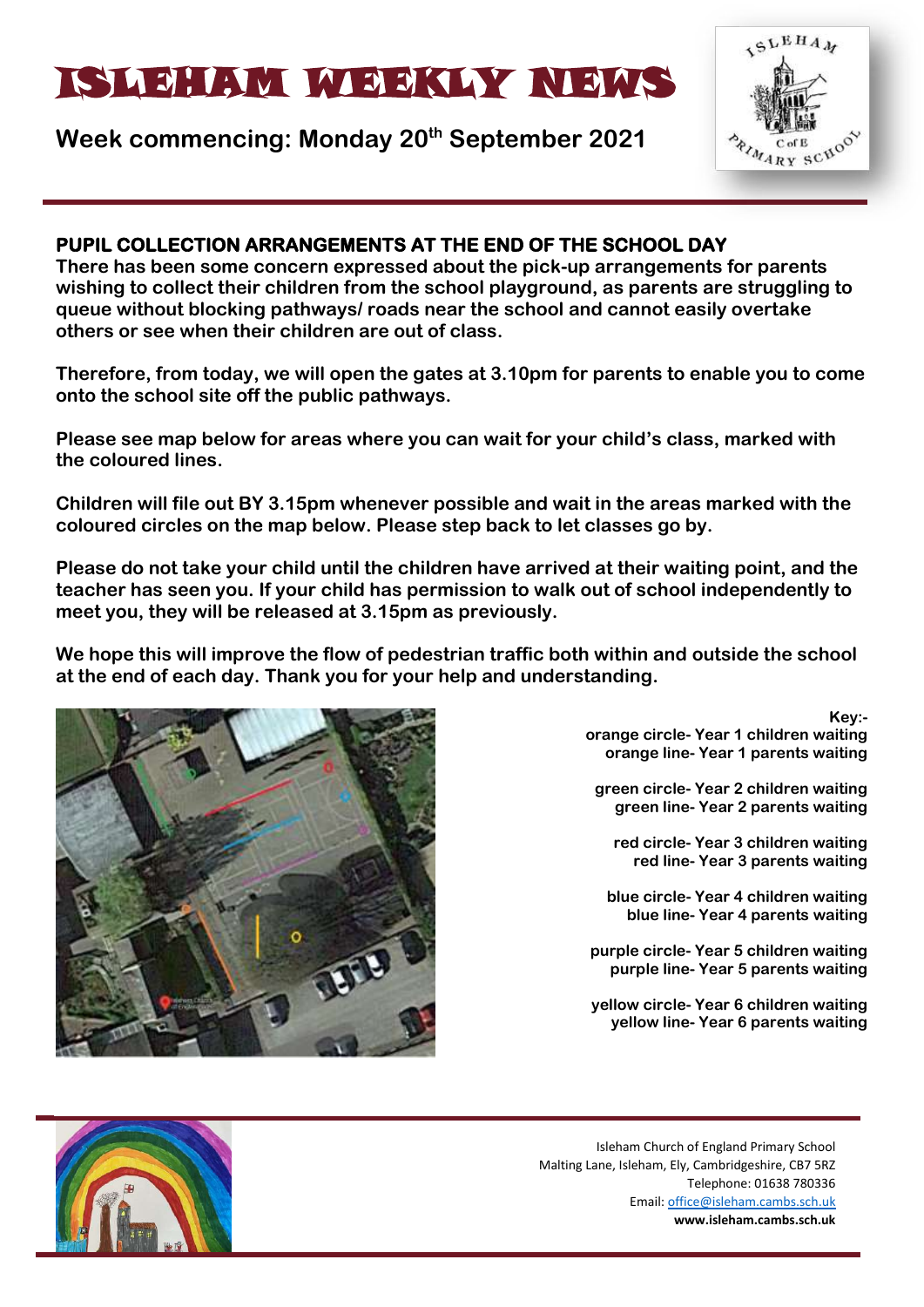## **'TRAVELLING BOOKS' BOOK FAIR AT ISLEHAM THIS WEEK**



**We are looking forward to the Book Fair arriving in school THIS WEEK, with hundreds of new children's books to browse and buy. Come and join us!**

**WHEN: Monday 20th Sept – Thursday 23rd Sept Each day after school from 15:15-16:00**

**WHERE: Reception Class Outdoor Area - at the far end near the hall. If the weather is poor, don't worry, we will move it into the group room.**

**HOW TO PAY: EITHER online card payment using your smart phone by scanning the QR codes displayed (preferred method) OR cash.**

**To visit the Book Fair, please collect your children in the usual manner then make your way to the reception class outdoor area.**

**Don't forget that every book you buy will help to get FREE BOOKS for our school library!**

**Kind regards, Mrs Gibbs, English Co-ordinator & Book Fair Organiser**

## **YEAR 6 HOUSE CAPTAIN ELECTIONS 2021-22**

**Year 6 will be putting together their manifestos this week for the House Captain hustings and elections on Wednesday and Thursday this week. Two children from each class will also be voted in this week as School Council representatives for the term, to work alongside the Headteacher and House Captain representatives.** 





## **YEAR 6 RETURN FROM THEIR TRAVELS!**

**Our Year 6 children were excellent ambassadors for the school last week when they attended Thorpe Woodlands Adventure Centre for their 3-day residential visit. Well done to all the children for their resilience, energy and enthusiasm!**

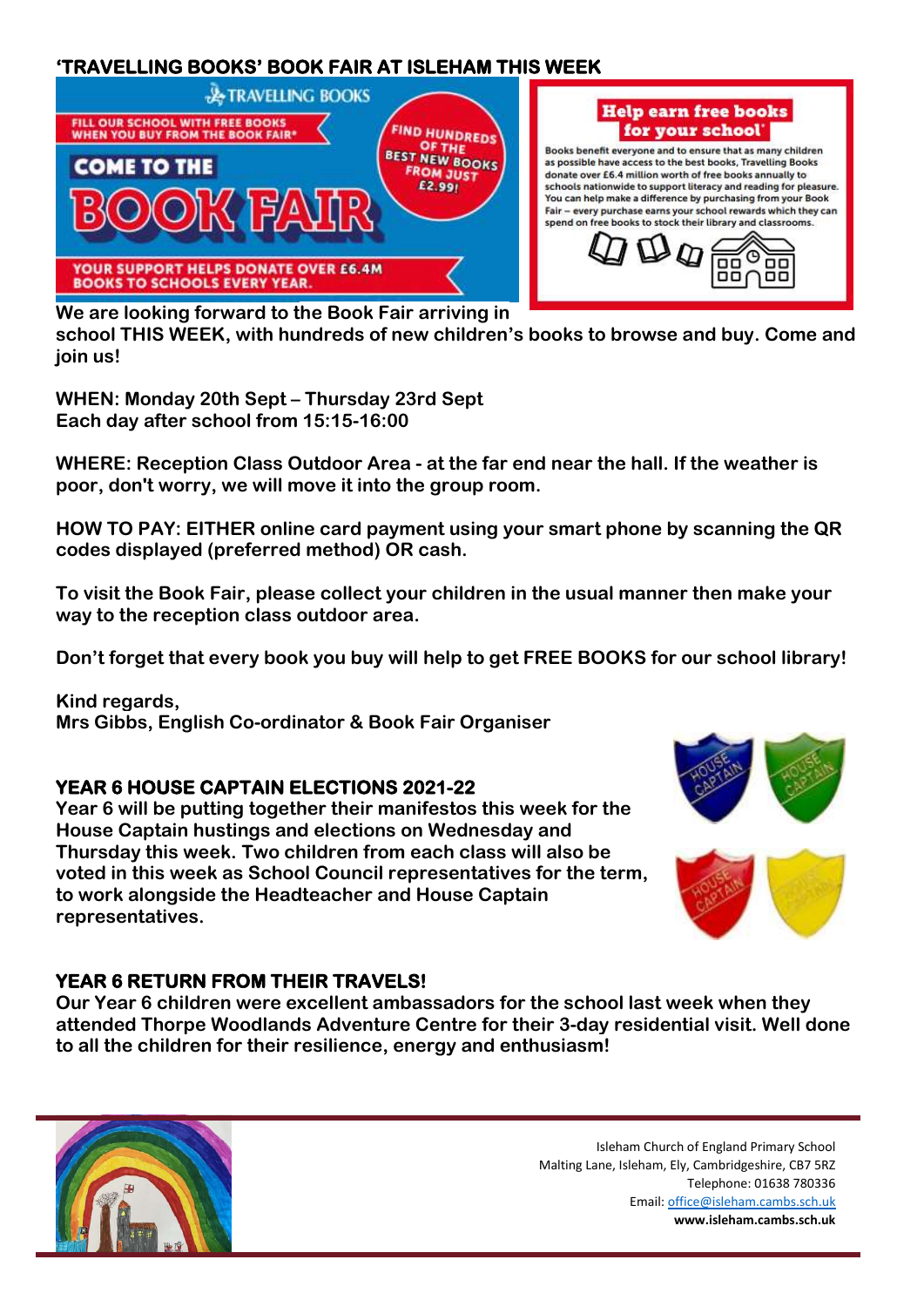

#### **NEWSLETTER PICTURE COMPETITION**

**Thank you to all the super entrants for this year's newsletter footer competition. We had entries from Reception class through to Year 5. The winning entry this year was by Lyra in Year 5. Congratulations Lyra; this detailed image shows our currently bare tree and pirate ship in the playground as well as the church, has now been added to the footer for the remainder of the year! Certificates and prizes will be making their way to all entrants. Well done to all!**



## **HOME SCHOOL COMMUNICATION**

**Please help your child by checking for messages each day and recording what you have read at home. Children should be reading on a daily basis in order to help them make rapid progress with reading. Please look after the book and keep it flat in your child's book bag or a sturdy wallet with your child's reading or library book. Replacements cost £3 each. Thank you.** 



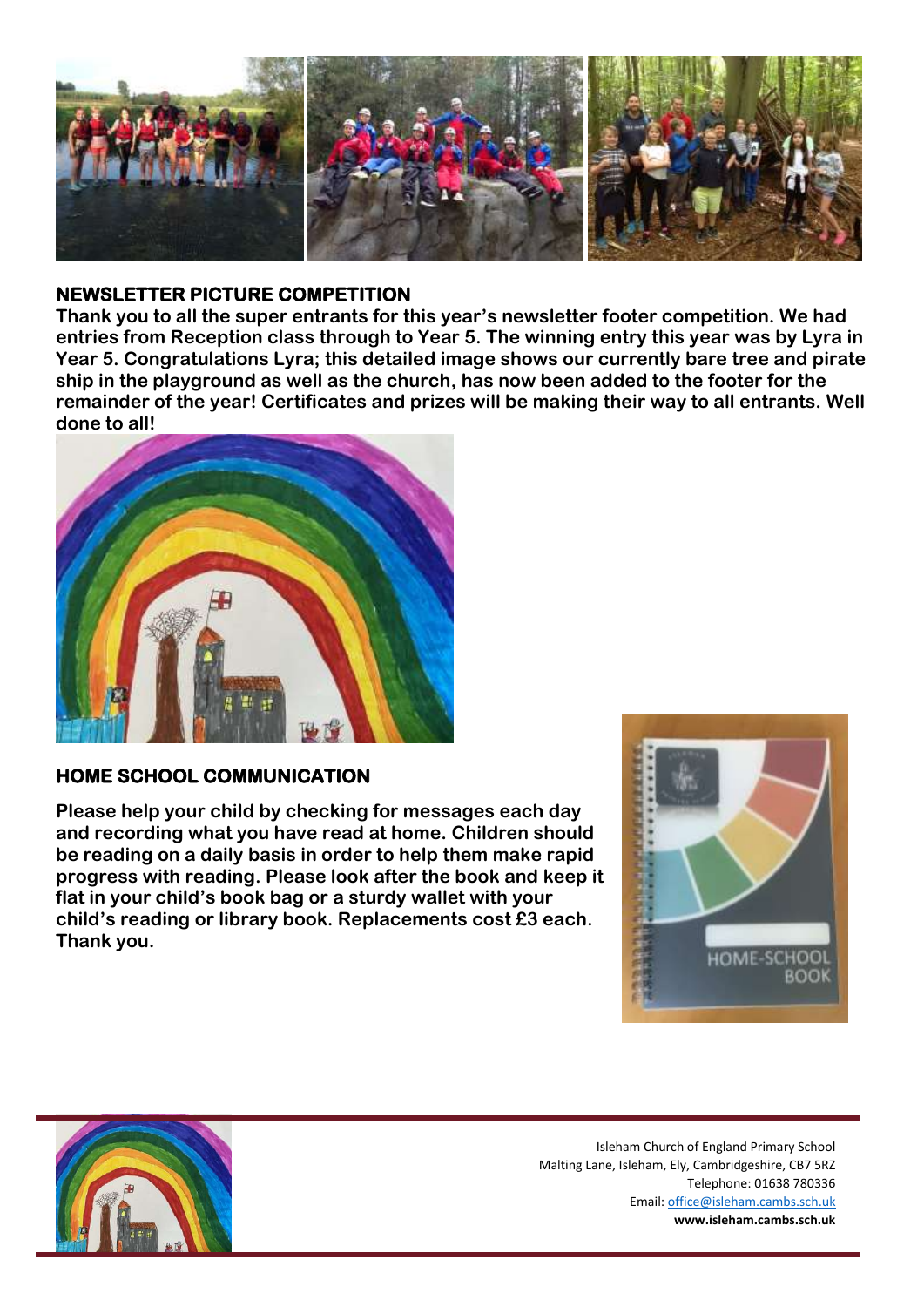#### **ASSEMBLIES & MUSIC THIS WEEK**

**This week, we will be holding our hustings for House Captains and also thinking about the values of justice and service.** 

**We will continue preparing for our Harvest Festival which will be taking place on the 1st October 2021. We will once again be collecting non-perishable food items to donate to the homeless this autumn-time.**

**Please ensure your food items are in date with at least 6 months before their 'use by'/ best before date. Thank you. Children may bring in any** 

**donations in advance of the service and these will be handed in at the altar in church on the 'Harvest Festival' day.**

**Parents are welcome to attend the harvest Festival, but may need to stand at the back of the church for the service. Please do not bring along younger children, who may be fractiouos during the short service. Thank you**



## **SCHOOL MENU THIS WEEK**

**Please help your younger children to make choices from the menu with you in advance of each school day.** 

| Freshly<br>baked bread | Wholemeal                                      | Poppy seed<br>bloomer                                | Garlic bread                                      | Rosemary<br>wholemeal                                                      | Focaccia                                                                                  | Available<br>every day:<br>· Seasonal                                         |
|------------------------|------------------------------------------------|------------------------------------------------------|---------------------------------------------------|----------------------------------------------------------------------------|-------------------------------------------------------------------------------------------|-------------------------------------------------------------------------------|
| Menu choice            | <b>Vegetable Nugget &amp;</b><br>potato wedges | <b>Sausage Hot Dog</b>                               | <b>Meatballs &amp; Pasta</b><br>with garlic bread | <b>Roasted Beef with</b><br>roasted potatoes &<br><b>Yorkshire Pudding</b> | Fish<br><b>Fingers/Fishless</b><br><b>Fingers</b><br>with chips & garden<br>peas or beans | vegetables<br>· Selection of<br>fresh salad                                   |
| Menu choice            | <b>Jacket Potato with</b><br>cheese            | <b>Jacket Potato with</b><br>Cheese/tuna             | <b>Jacket Potato with</b><br>cheese               | Quorn fillet with<br>roasted potatoes                                      | <b>Jacket Potato with</b><br>cheese                                                       | Some of our food may contain<br>allergens. Please ask our<br>chef for advice. |
| Menu choice<br>3       | Cheese roll                                    | <b>Cheese roll</b>                                   | <b>Cheese roll</b>                                | <b>Cheese roll</b>                                                         | <b>Cheese roll</b>                                                                        |                                                                               |
| <b>Desserts</b>        | Pancake & Sauce<br><b>Sliced fresh fruit</b>   | <b>Chocolate Cookie</b><br><b>Sliced fresh fruit</b> | Apple Pie & custard<br><b>Sliced fresh fruit</b>  | <b>Fruit Muffin</b><br><b>Sliced fresh fruit</b>                           | Banana Cake<br><b>Sliced fresh fruit</b>                                                  |                                                                               |

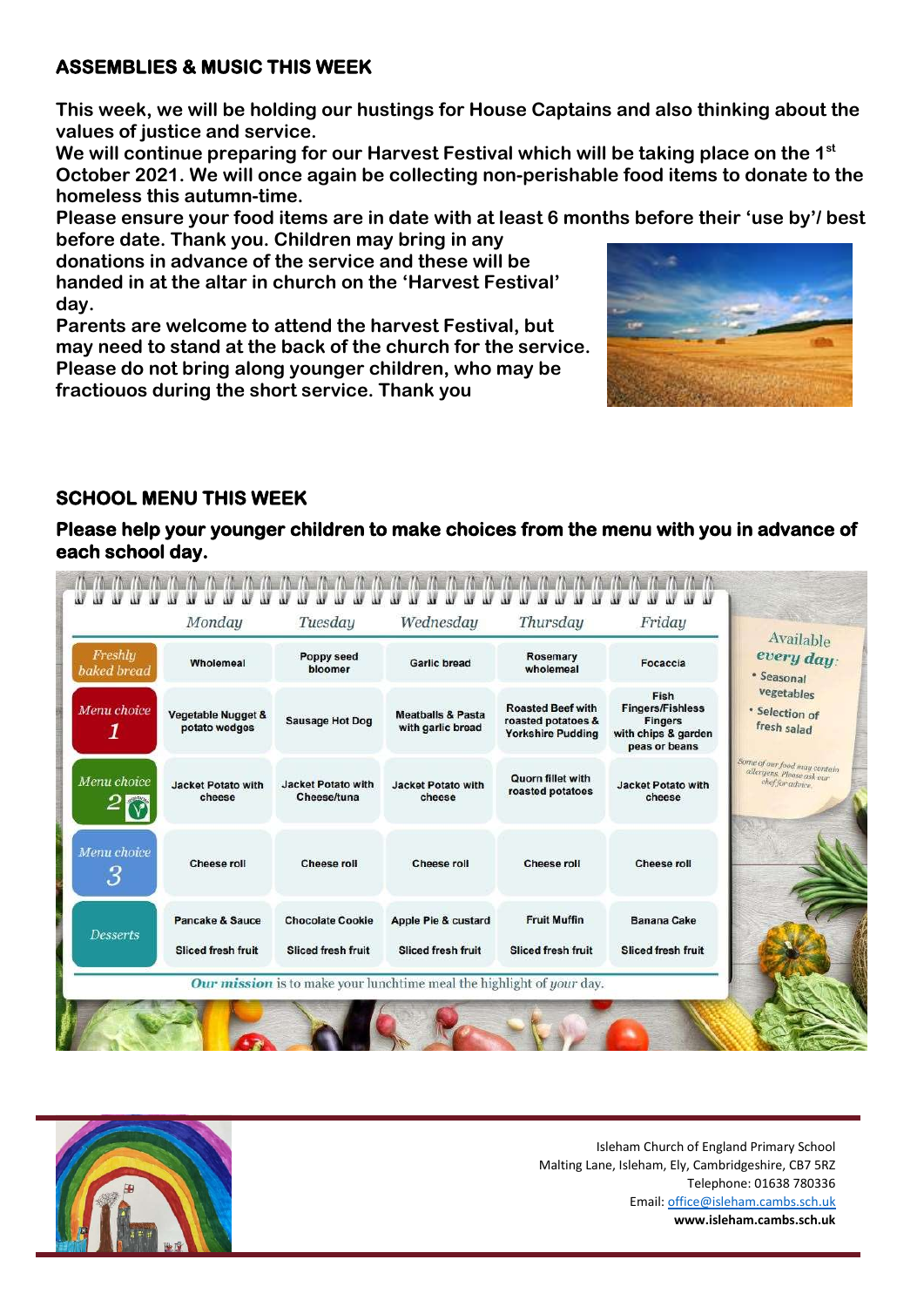#### **CLUBS AUTUMN TERM 1**

**Our Autumn clubs are now under way. Please collect children promptly from the playground at the end of their club time. Thank you.** 

| <b>Monday</b>                   | <b>Tuesdav</b>               | Wednesday | <b>Thursdav</b>             | Friday |
|---------------------------------|------------------------------|-----------|-----------------------------|--------|
| *Monday lunchtime-              | *Ocarina Club (all           |           | *Cosmic Yoga (Yrs 2-        |        |
| KS2 extra swimming              | years) 8am to                |           | 4) to 4pm with Miss         |        |
| (by invitation) Miss            | 8.45am with Miss             |           | <b>Stanley</b>              |        |
| <b>Diplock &amp; Ms Sassoli</b> | <b>Simmons</b>               |           |                             |        |
|                                 |                              |           | *Digital Photography        |        |
|                                 | <b>*Art &amp; Craft Club</b> |           | Club (Yrs 1-3) to 4pm       |        |
|                                 | $(Yrs 3-6)$ to 4pm with      |           | with Mrs Skillern           |        |
|                                 | <b>Mrs Deacon</b>            |           |                             |        |
|                                 |                              |           | *Coding Club (Yrs 4-        |        |
|                                 | <i>*</i> Tag Rugby (Yrs 4-6) |           | 6) to 4pm with Mr           |        |
|                                 | to 4pm with Mr Tull          |           | Walker                      |        |
|                                 |                              |           |                             |        |
|                                 |                              |           | <b>*Premier multisports</b> |        |
|                                 |                              |           | (Key Stage 2) with          |        |
|                                 |                              |           | <b>Mr Reynolds</b>          |        |
|                                 |                              |           |                             |        |
|                                 |                              |           |                             |        |

#### **SWIMMING- AUTUMN TERM 2021**



**We offer sincere apologies for the confusion over swimming times this term. Here are the confirmed swimming times for this term:-**

- **Monday- Year 2**
- **Tuesday- Year 3**
- **Wednesday- Year 4 & Year 5**
- **Thursday- Year 6**
- **Friday- Year 1**

**Please remember that all children require a swimming hat for swimming classes in school, and all items of clothing must be named.** 

**Thank you**

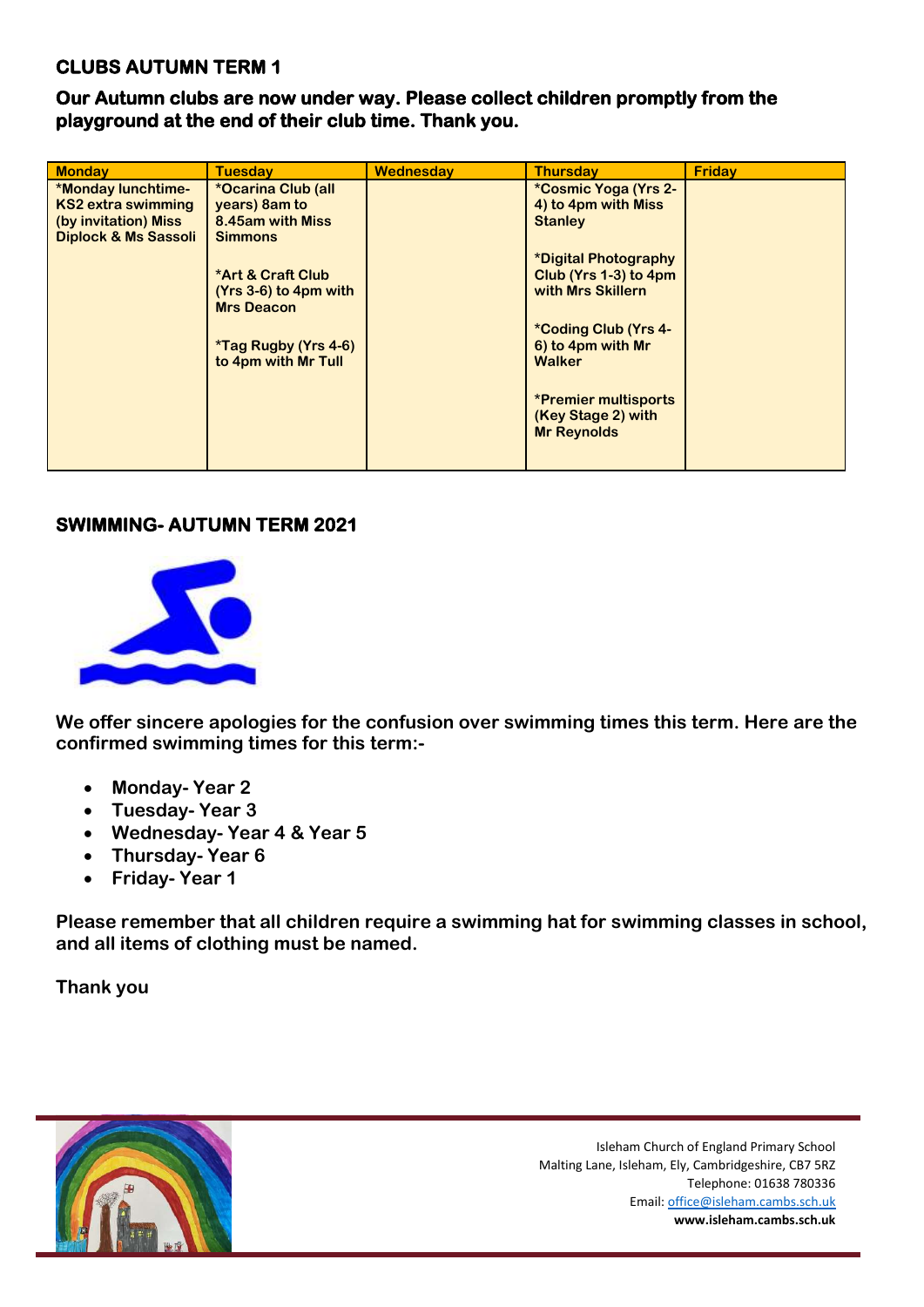#### **CLASS NEWS YEAR 1**



#### **YEAR 2**





In year 2 we have been learning about place value in Maths. This week we used our knowledge of tens and ones to help us order 2- digit numbers thinking about the value of the digits.







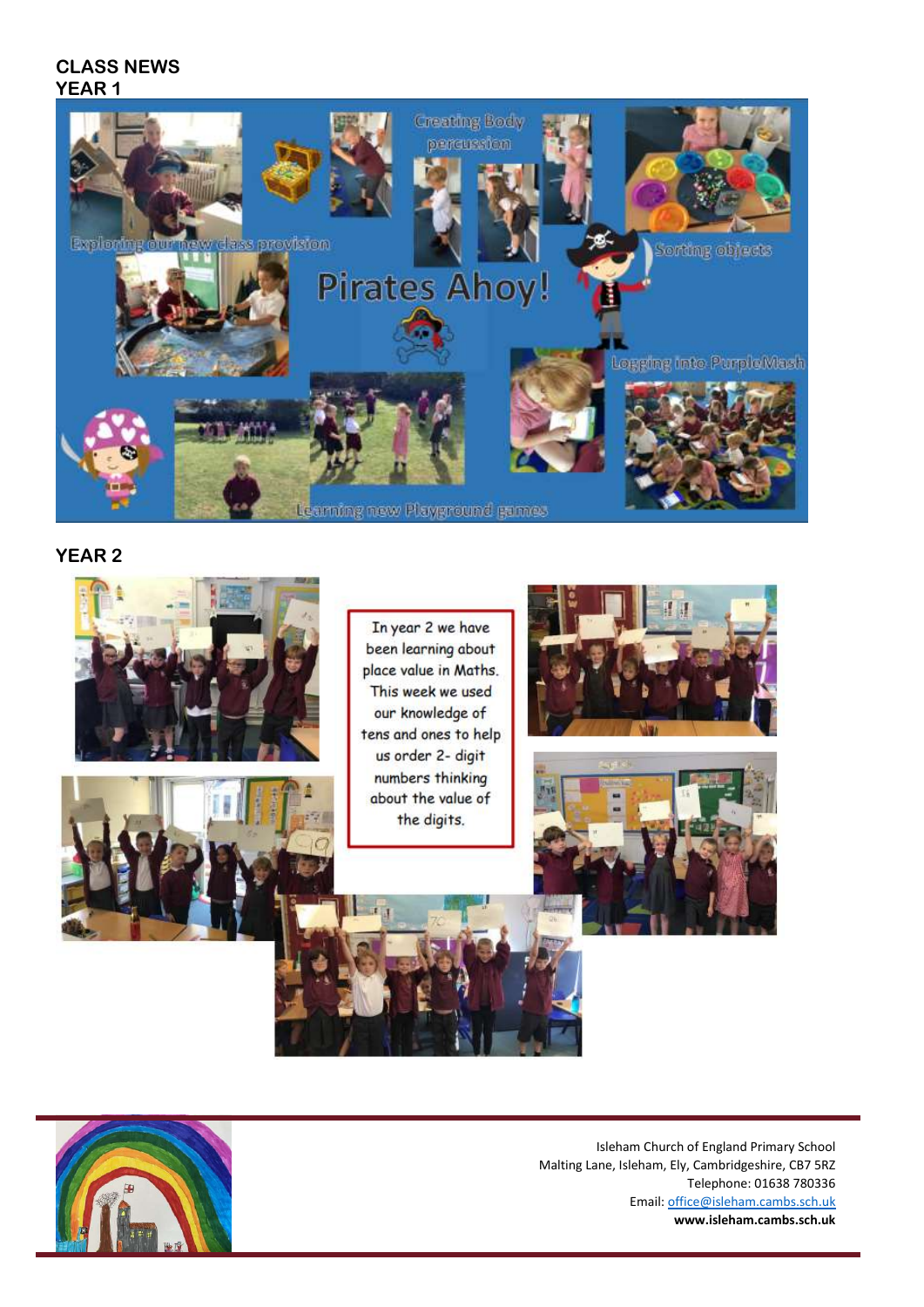

"A long, long time ago the world had many large and fabulous creatures. One of those creatures was a gigantic yellow bird with dark red wings and a purple forehead. He was called the Ziz."

This week in RE we learnt about "The Hardest Word". This is from our unit of Judaism and focuses on the Jewish belief in 'Teshuvah', translated as 'repentance'. The children listened to the story and considered what the hardest word is. They agreed that it was "sorry". The story helped us learn about forgiveness through Teshuvah. We each then thought of a way of showing that we are sorry and wrote them on each of the Ziz's feathers.

#### **YEAR 3 Vesuvius paintings in the Pop Art style of Andy Warhol**





## **Making catapults Roman helmet mosaics**